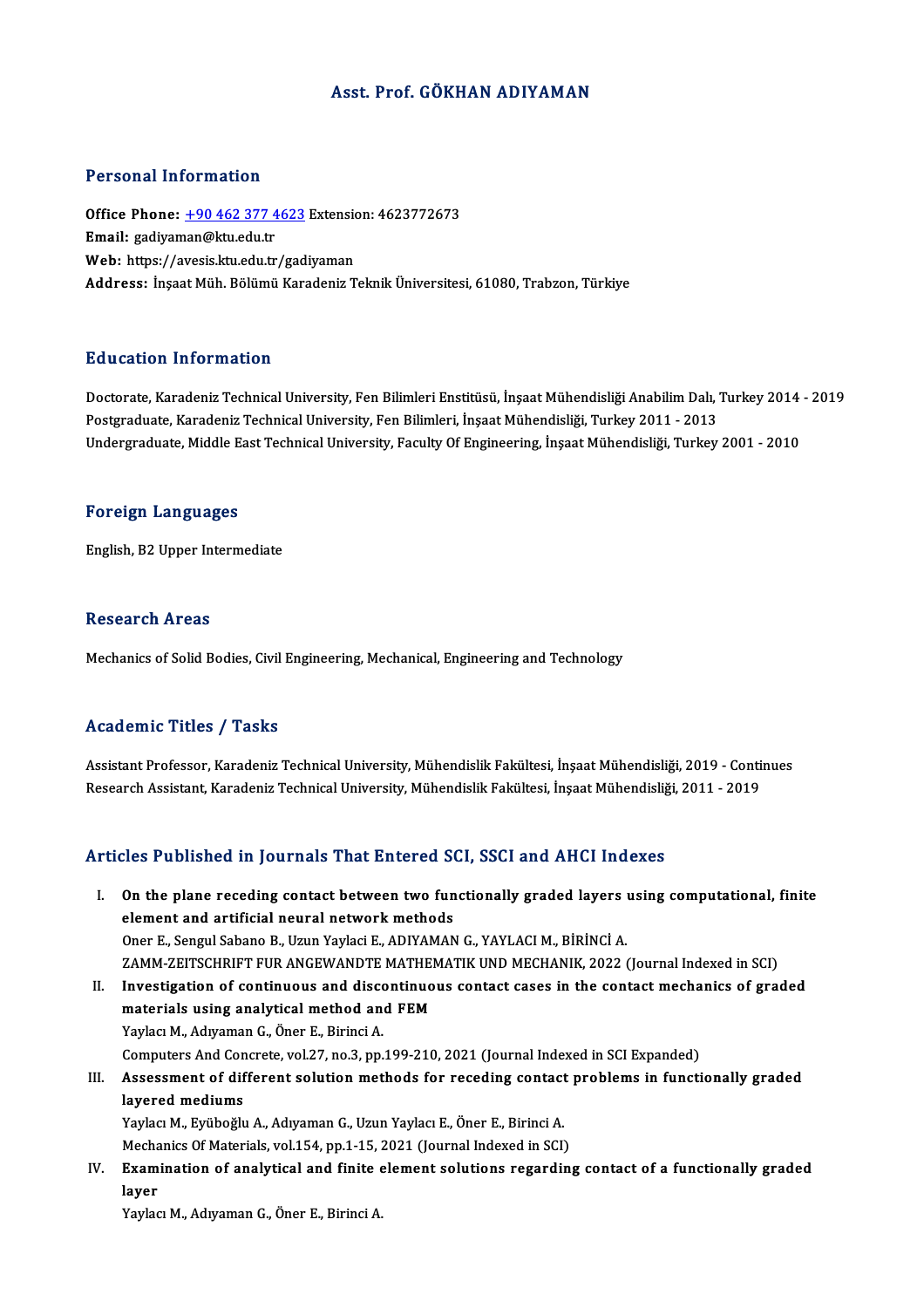Structural Engineering And Mechanics, vol.76, no.3, pp.325-336, 2020 (Journal Indexed in SCI Expanded)<br>A reseding contast problem of a laver resting op a balf plane.

- Structural Engineering And Mechanics, vol.76, no.3, pp.325-336, 2020<br>V. A receding contact problem of a layer resting on a half plane<br>Karabulut B.M. ADIVAMAN C. BiBiNCi A Structural Engineering And Mechanics, vol.<br>A receding contact problem of a layer<br>Karabulut P. M., ADIYAMAN G., BİRİNCİ A.<br>STRUCTURAL ENGINEERINC AND MECHAL A receding contact problem of a layer resting on a half plane<br>Karabulut P. M. , ADIYAMAN G., BİRİNCİ A.<br>STRUCTURAL ENGINEERING AND MECHANICS, vol.64, no.4, pp.505-513, 2017 (Journal Indexed in SCI)<br>Continuous and discontin Karabulut P. M., ADIYAMAN G., BİRİNCİ A.<br>STRUCTURAL ENGINEERING AND MECHANICS, vol.64, no.4, pp.505-513, 2017 (Journal Indexed in SCI)<br>VI. Continuous and discontinuous contact problem of a functionally graded layer res
- STRUCTURAL<br>Continuous<br>foundation Continuous and discontinuous<br>foundation<br>ADIYAMAN G., ÖNER E., BİRİNCİ A.<br>ACTA MECHANICA. vol 228. no 8. n

foundation<br>ADIYAMAN G., ÖNER E., BİRİNCİ A.<br>ACTA MECHANICA, vol.228, no.9, pp.3003-3017, 2017 (Journal Indexed in SCI)<br>A reseding sentast preblem between a functionally graded laver and t ADIYAMAN G., ÖNER E., BİRİNCİ A.<br>ACTA MECHANICA, vol.228, no.9, pp.3003-3017, 2017 (Journal Indexed in SCI)<br>VII. A receding contact problem between a functionally graded layer and two homogeneous quarter<br>planes

# **ACTA M<br>A reced<br>planes** A receding contact problem between a fi<br>planes<br>ADIYAMAN G., BİRİNCİ A., ÖNER E., Yaylaci M.<br>ACTA MECHANICA xol 227 no 6 nn 1752 176

planes<br>ADIYAMAN G., BİRİNCİ A., ÖNER E., Yaylaci M.<br>ACTA MECHANICA, vol.227, no.6, pp.1753-1766, 2016 (Journal Indexed in SCI)

- ADIYAMAN G., BİRİNCİ A., ÖNER E., Yaylaci M.<br>ACTA MECHANICA, vol.227, no.6, pp.1753-1766, 2016 (Journal Indexed in SCI)<br>VIII. Axisymmetric analysis of a functionally graded layer resting on elastic substrate<br>TUBAN M. ADIYA ACTA MECHANICA, vol.227, no.6, pp.1753-1766<br>Axisymmetric analysis of a functionally gr<br>TURAN M., ADIYAMAN G., KAHYA V., BİRİNCİ A.<br>STRUCTURAL ENCINEERINC AND MECHANICS Axisymmetric analysis of a functionally graded layer resting on elastic substrate<br>TURAN M., ADIYAMAN G., KAHYA V., BİRİNCİ A.<br>STRUCTURAL ENGINEERING AND MECHANICS, vol.58, no.3, pp.423-442, 2016 (Journal Indexed in SCI)<br>An TURAN M., ADIYAMAN G., KAHYA V., BİRİNCİ A.<br>STRUCTURAL ENGINEERING AND MECHANICS, vol.58, no.3, pp.423-442, 2016<br>IX. Analytical and finite element solution of a receding contact problem
- STRUCTURAL ENGINEERING AND M.<br>Analytical and finite element sol<br>ADIYAMAN G., Yaylaci M., BİRİNCİ A.<br>STRUCTURAL ENGINEERINC AND M. IX. Analytical and finite element solution of a receding contact problem<br>ADIYAMAN G., Yaylaci M., BİRİNCİ A.<br>STRUCTURAL ENGINEERING AND MECHANICS, vol.54, no.1, pp.69-85, 2015 (Journal Indexed in SCI)
- ADIYAMAN G., Yaylaci M., BİRİNCİ A.<br>STRUCTURAL ENGINEERING AND MECHANICS, vol.54, no.1, pp.69-85, 2015 (Journal Indexed in SCI)<br>X. Analysis of Continuous and Discontinuous Cases of a Contact Problem Using Analytical Me STRUC<br>Analy<br>FEM<br>Pinin Analysis of Continuous and Discontinuou<br>FEM<br>BİRİNCİ A., ADIYAMAN G., YAYLACI M., Oner E.<br>LATIN AMERICAN IQUENAL OE SOLIDS AND S'

FEM<br>BİRİNCİ A., ADIYAMAN G., YAYLACI M., Oner E.<br>LATIN AMERICAN JOURNAL OF SOLIDS AND STRUCTURES, vol.12, no.9, pp.1771-1789, 2015 (Journal Indexed in SC<sub>I</sub>

# Articles Published in Other Journals

- rticles Published in Other Journals<br>I. THE GENERAL SOLUTION OF A LAYERED MEDIUM RESTING ON A RIGID FOUNDATION THE GENERAL SOLUTION OF A<br>ADIYAMAN G., ÖNER E., BİRİNCİ A.<br>Sizma Jaurnal of Engineering and N THE GENERAL SOLUTION OF A LAYERED MEDIUM RESTING ON A RIGID FOUNDATION<br>ADIYAMAN G., ÖNER E., BİRİNCİ A.<br>Sigma Journal of Engineering and Natural Sciences, vol.9, no.2, pp.213-222, 2018 (Journal Indexed in ESCI)<br>A general s ADIYAMAN G., ÖNER E., BİRİNCİ A.<br>Sigma Journal of Engineering and Natural Sciences, vol.9, no.2, pp.213-222, 2018 (Journal Indexed in ESCI)<br>II. A general solution for the receding contact problem of a functionally graded l
- Sigma Journal of Engin<br>A general solution f<br>Winkler foundation<br>ADIYAMAN C. P<sup>ipinci</sup> II. A general solution for the receding contact problem of a functionally graded layer resting on a Winkler foundation

ADIYAMAN G., BİRİNCİ A.

Journal of Structural Engineering and Applied Mechanics, vol.0, no.0, 2018 (International Refereed University<br>Iournal) Journal of Structural Engineering and Applied Mechanics, vol.0, no.0, 2018 (International Refereed<br>Journal)<br>III. THE GENERAL SOLUTION OF A LAYERED MEDIUM RESTING ON A RIGID FOUNDATION<br>ADIVAMAN G ÖNERE REPRINGIA

# Journal)<br>THE GENERAL SOLUTION OF A<br>ADIYAMAN G., ÖNER E., BİRİNCİ A.<br>SICMA JOURNAL OE ENCINEERINC THE GENERAL SOLUTION OF A LAYERED MEDIUM RESTING ON A RIGID FOUNDATION<br>ADIYAMAN G., ÖNER E., BİRİNCİ A.<br>SIGMA JOURNAL OF ENGINEERING AND NATURAL SCIENCES-SIGMA MUHENDISLIK VE FEN BILIMLERI DERGISI,<br>vol9 no 2 nn 212 222 201

ADIYAMAN G., ÖNER E., BİRİNCİ A.<br>SIGMA JOURNAL OF ENGINEERING AND NATURAL SCIENCES-SIGMA MUHENDISLIK VE FEN BILIMLERI DERGISI,<br>vol.9, no.2, pp.213-222, 2018 (Journal Indexed in ESCI) SIGMA JOURNAL OF ENGINEERING AND NATURAL SCIENCES-SIGMA MUHENDISLIK VE FEN<br>vol.9, no.2, pp.213-222, 2018 (Journal Indexed in ESCI)<br>IV. Continuous and Discontinuous Contact Problems of a Functionally Graded Layer

- vol.9, no.2, pp.213-222, 2018 (Journ<br>**Continuous and Discontinuous**<br>ADIYAMAN G., ÖNER E., BİRİNCİ A. Continuous and Discontinuous Contact Problems of a Functionally Graded Layer<br>ADIYAMAN G., ÖNER E., BİRİNCİ A.<br>International Journal of Computational Experimental Science and Engineering, no.3, pp.12-14, 2017 (Refereed<br>Jour ADIYAMAN G., ÖNER E., BİRİNCİ A.<br>International Journal of Computational Experimental Science and Engineering, no.3, pp.12-14, 20<br>Journals of Other Institutions)<br>V. ANALYSIS OF A LONG STRIP CONTAINING AN INTERNAL OR EDG International Journal of Computational Experimental Science and Engineering, no.3, pp.12-14, 201<br>Journals of Other Institutions)<br>V. ANALYSIS OF A LONG STRIP CONTAINING AN INTERNAL OR EDGE CRACK USING FEM<br>VAVI ACLM PIPINCLA
- Journals of Other Institutions)<br>ANALYSIS OF A LONG STRIP CONTAINING<br>YAYLACI M., BİRİNCİ A., ADIYAMAN G., ÖNER E.<br>Sigma Journal Engineering and Natural Sciences Sigma Journal Engineering and Natural Sciences, no.34, pp.269-278, 2016 (International Refereed University Journal) YAYLACI<br>Sigma Journal)<br>Journal) Sigma Journal Engineering and Natural Sciences, no.34, pp.269-278, 2016 (International Refereed<br>Journal)<br>VI. ANALYSIS OF A LONG STRIP CONTAINING AN INTERNAL OR EDGE CRACK USING FEM<br>Varies M. Pipingi A. ADIYAMAN C. ÖNER E
- Journal)<br><mark>ANALYSIS OF A LONG STRIP CONTAININ</mark><br>Yaylaci M., BİRİNCİ A., ADIYAMAN G., ÖNER E.<br>SICMA JOURNAL OF ENCINEERING AND NATI ANALYSIS OF A LONG STRIP CONTAINING AN INTERNAL OR EDGE CRACK USING FEM<br>Yaylaci M., BİRİNCİ A., ADIYAMAN G., ÖNER E.<br>SIGMA JOURNAL OF ENGINEERING AND NATURAL SCIENCES-SIGMA MUHENDISLIK VE FEN BILIMLERI DERGISI,<br>110<sup>1 24</sup>. Yaylaci M., BİRİNCİ A., ADIYAMAN G., ÖNER E.<br>SIGMA JOURNAL OF ENGINEERING AND NATURAL SCIEI<br>vol.34, no.2, pp.269-278, 2016 (Journal Indexed in ESCI)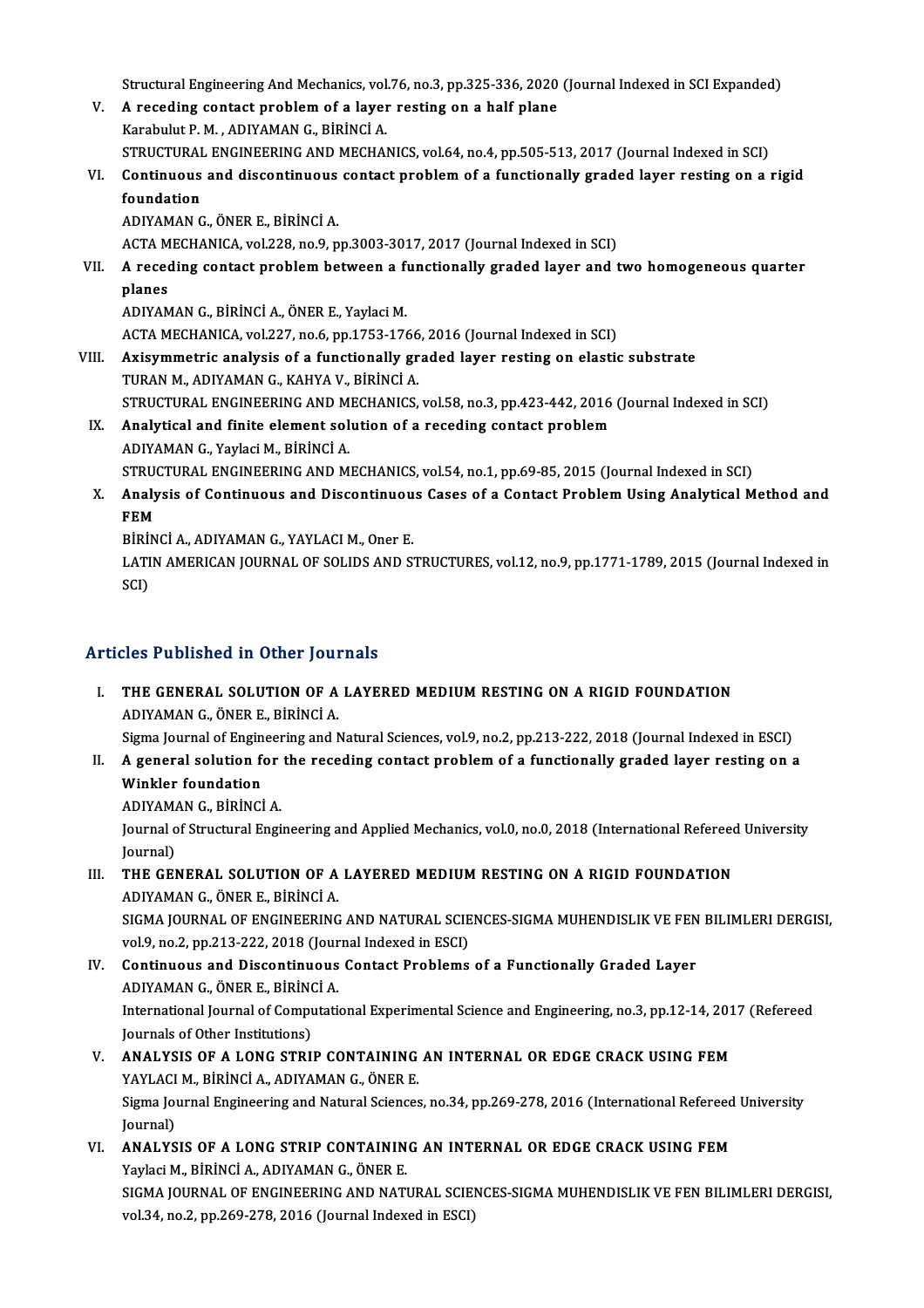# Refereed Congress / Symposium Publications in Proceedings

- efereed Congress / Symposium Publications in Proceedings<br>I. İki Çeyrek Düzlem Üzerine Oturan Elastik Bir Tabakanın Sürtünmesiz ve Ayrılmalı Temas Problemi<br>Ripinci A. ADIYAMAN C 1994 Göngi 9997<br>İki Çeyrek Düzlem Üzer<br>BİRİNCİ A., ADIYAMAN G.<br>YVIII Husel Mekanik Kan BİRİNCİ A., ADIYAMAN G.<br>XVIII. Ulusal Mekanik Kongresi, Manisa, Turkey
- BİRİNCİ A., ADIYAMAN G.<br>XVIII. Ulusal Mekanik Kongresi, Manisa, Turkey<br>II. İki Çeyrek Düzlem Üzerine Oturan Elastik Bir Tabakanın Sürtünmesiz ve Ayrılmalı Temas Problemi<br>ADIYAMAN G. BİRİNCİ A XVIII. Ulusal Mekanik Kon<br><mark>İki Çeyrek Düzlem Üze</mark>ı<br>ADIYAMAN G., BİRİNCİ A.<br>YVIII. Illusal Mekanik Kon İki Çeyrek Düzlem Üzerine Oturan Elastik<br>ADIYAMAN G., BİRİNCİ A.<br>XVIII. Ulusal Mekanik Kongresi, Manisa, Turkey<br>A. Einite Element Medelling fon Interface S

- ADIYAMAN G., BİRİNCİ A.<br>II. Ulusal Mekanik Kongresi, Manisa, Turkey<br>III. A Finite Element Modelling for Interface Separation in Contact Problem of Functionally Graded XVIII. Ulusal Mekanik Kongresi, Manisa, T<br>A Finite Element Modelling for Interi<br>Layer and Homogeneous Half Space<br>YAYLACLM, ÖNER E. ADIYAMAN C. BiRİ A Finite Element Modelling for Interface S<br>Layer and Homogeneous Half Space<br>YAYLACI M., ÖNER E., ADIYAMAN G., BİRİNCİ A.<br>International Conference en Advanced Engineer Layer and Homogeneous Half Space<br>YAYLACI M., ÖNER E., ADIYAMAN G., BİRİNCİ A.<br>International Conference on Advanced Engineering Technologies (ICADET 2019), Bayburt, Turkey, 19 - 21<br>September 2019 YAYLACI M., ÖNER E., ADIYAMAN G., BİRİNCİ A. International Conference on Advanced Engineering Technologies (ICADET 2019), Bayburt, Turkey, 19 - 21<br>September 2019<br>IV. DOUBLE RECEDING CONTACT PROBLEM OF A LAYERED MEDIUM CONSISTS OF TWO FUNCTIONALLY<br>CRADED LAYERS
- September 2019<br>DOUBLE RECEDIN<br>GRADED LAYERS<br>ADIYAMAN C. BiBit DOUBLE RECEDING CO<br>GRADED LAYERS<br>ADIYAMAN G., BİRİNCİ A.<br>International Civil Engines GRADED LAYERS<br>ADIYAMAN G., BİRİNCİ A.<br>International Civil Engineering & Architecture Conference,, Trabzon, Turkey, 17 - 20 April 2019, pp.1005-1012

ADIYAMAN G., BIRINCI A.<br>International Civil Engineering & Architecture Conference,, Trabzon, Turkey, 17 - 20 April 2019, pp.1005-10<br>V. Frictionless receding contact problem of a layered composite resting on a Winkler f International Civil Engineering & Archite<br>Frictionless receding contact proble<br>EYÜBOĞLU A., BİRİNCİ A., ADIYAMAN G.<br>International Civil Engineering & Archite Frictionless receding contact problem of a layered composite resting on a Winkler foundation<br>EYÜBOĞLU A., BİRİNCİ A., ADIYAMAN G.<br>International Civil Engineering & Architecture Conference,, Trabzon, Turkey, 17 - 20 April 2

- EYÜBOĞLU A., BİRİNCİ A., ADIYAMAN G.<br>International Civil Engineering & Architecture Conference,, Trabzon, Turkey, 17 20 April 2019, p<br>VI. Discontinuous contact problem of a functionally graded layer resting on a half pla International Civil Engineering & Architecture C<br>Discontinuous contact problem of a functi<br>ADIYAMAN G., ÖNER E., YAYLACI M., BİRİNCİ A.<br>International Civil Engineering & Architecture C Discontinuous contact problem of a functionally graded layer resting on a half plane<br>ADIYAMAN G., ÖNER E., YAYLACI M., BİRİNCİ A.<br>International Civil Engineering & Architecture Conference,, Trabzon, Turkey, 17 - 20 April 2
- ADIYAMAN G., ÖNER E., YAYLACI M., BİRİNCİ A.<br>International Civil Engineering & Architecture Conference,, Trabzon, Turkey, 17 20 April 2019, pp.997-1004<br>VII. Continuous Contact Problem between a Functionally Graded La International Civil E<br>Continuous Conta<br>by a Rigid Stamp<br>ÖNER E ADIYAMAN Continuous Contact Problem between a Fu<br>by a Rigid Stamp<br>ÖNER E., ADIYAMAN G., YAYLACI M., BİRİNCİ A.<br>1st International Technology Sciences and Desi

1st International Technology Sciences and Design Symposium (ITESDES), Giresun, Turkey, 27 - 29 June 2018, pp.587-588 ÖNER E., AD<br>1st Internati<br>pp.587-588<br>Blane Cent 1st International Technology Sciences and Design Symposium (ITESDES), Giresun, Turkey, 27 - 29 June 2<br>pp.587-588<br>VIII. Plane Contact Problem on Indentation of a Circular Punch into a Functionally Graded Layer<br>ÖNER E ADIVAM

pp.587-588<br>Plane Contact Problem on Indentation of<br>ÖNER E., ADIYAMAN G., Yaylacı M., BİRİNCİ A.<br>2. International Congress on Engineering Are 3. Plane Contact Problem on Indentation of a Circular Punch into a Functionally Graded Layer<br>ÖNER E., ADIYAMAN G., Yaylacı M., BİRİNCİ A.<br>3. International Congress on Engineering, Architecture and Design, Kocaeli, Turkey, ÖNER E., ADIYAMAN G., Yaylacı M., BİRİNCİ A.<br>3. International Congress on Engineering, Architecture and Design, Kocaeli, Turkey, 4 - 05 May 2018, pp.161-16<br>13. The receding contact problem of a functionally graded layer re

3. International Congress on Engineering, Architecture and Design, Kocaeli, Turkey, 4 -<br>The receding contact problem of a functionally graded layer resting on a Wi<br>International Conference on Civil and Environmental Engine International Conference on Civil and Environmental Engineering (ICOCEE)<br>ADIYAMAN G., BİRİNCİ A. International Conference on Civil and Environmental Engineering (ICOCEE)<br>ADIYAMAN G., BIRINCI A.<br>The receding contact problem of a functionally graded layer resting on a Winkler foundation", 3. International<br>Conference on

ADIYAMAN G., BİRİNCİ A.<br>The receding contact problem of a functionally graded layer resting on a Winkler foundation", 3<br>Conference on Civil and Environmental Engineering (ICOCEE), 24 - 27 April 2018, vol.2, pp.477<br>The rece Conference on Civil and Environmental Engineering (ICOCEE), 24 - 27 April 2018, vol.2, pp.477

X. The receding contact problem of a functionally graded layer resting on a Winkler foundation ADIYAMAN G., BİRİNCİ A.

3. International Conference on Civil and Environmental Engineering (ICOCEE), İzmir, Turkey, 24 - 27 April 2018,<br>vol.2, pp.477 3. International Conference on Civil and Environmental Engineering (ICOCEE), İzmir, Turkey, 24 -<br>vol.2, pp.477<br>XI. The continuous contact problem of a functionally graded layer resting on a half plan

vol.2, pp.477<br>The continuous contact problem of a fur<br>ADIYAMAN G., ÖNER E., Yaylacı M., BİRİNCİ A.<br>2. International Conference en Giril and Envir ADIYAMAN G., ÖNER E., Yaylacı M., BİRİNCİ A.

3. International Conference on Civil and Environmental Engineering (ICOCEE), İzmir, Turkey, 24 - 27 April 2018,<br>vol.2. pp.444

XII. The continuous contact problem of a functionally graded layer resting on a half plane ADIYAMANG.,ÖNERE.,YAYLACIM.,BİRİNCİA. The continuous contact problem of a functionally graded layer resting on a half plane<br>ADIYAMAN G., ÖNER E., YAYLACI M., BİRİNCİ A.<br>3. nternational Conference on Civil and Environmental Engineering (ICOCEE), İzmir, Turkey, ADIYAMAN G<br>3. nternationa<br>vol.2, pp.444<br>Eonksivonal

3. nternational Conference on Civil and Environmental Engineering (ICOCEE), İzmir, Turkey, 24 - 27 April :<br>vol.2, pp.444<br>XIII. Fonksiyonel Derecelendirilmiş Tabaka ile Homojen Yarım Düzlem Arasındaki Süreksiz Temas<br>Problem vol.2, pp.444<br>Fonksiyonel Derecelendirilmiş Tabaka ile Hom<br>Probleminin Elastisite Teorisine Göre Çözümü<br>ÖNEP E. ADIVAMAN C. RİRİNÇİ A Fonksiyonel Derecelendirilmiş<br>Probleminin Elastisite Teorisin<br>ÖNER E., ADIYAMAN G., BİRİNCİ A.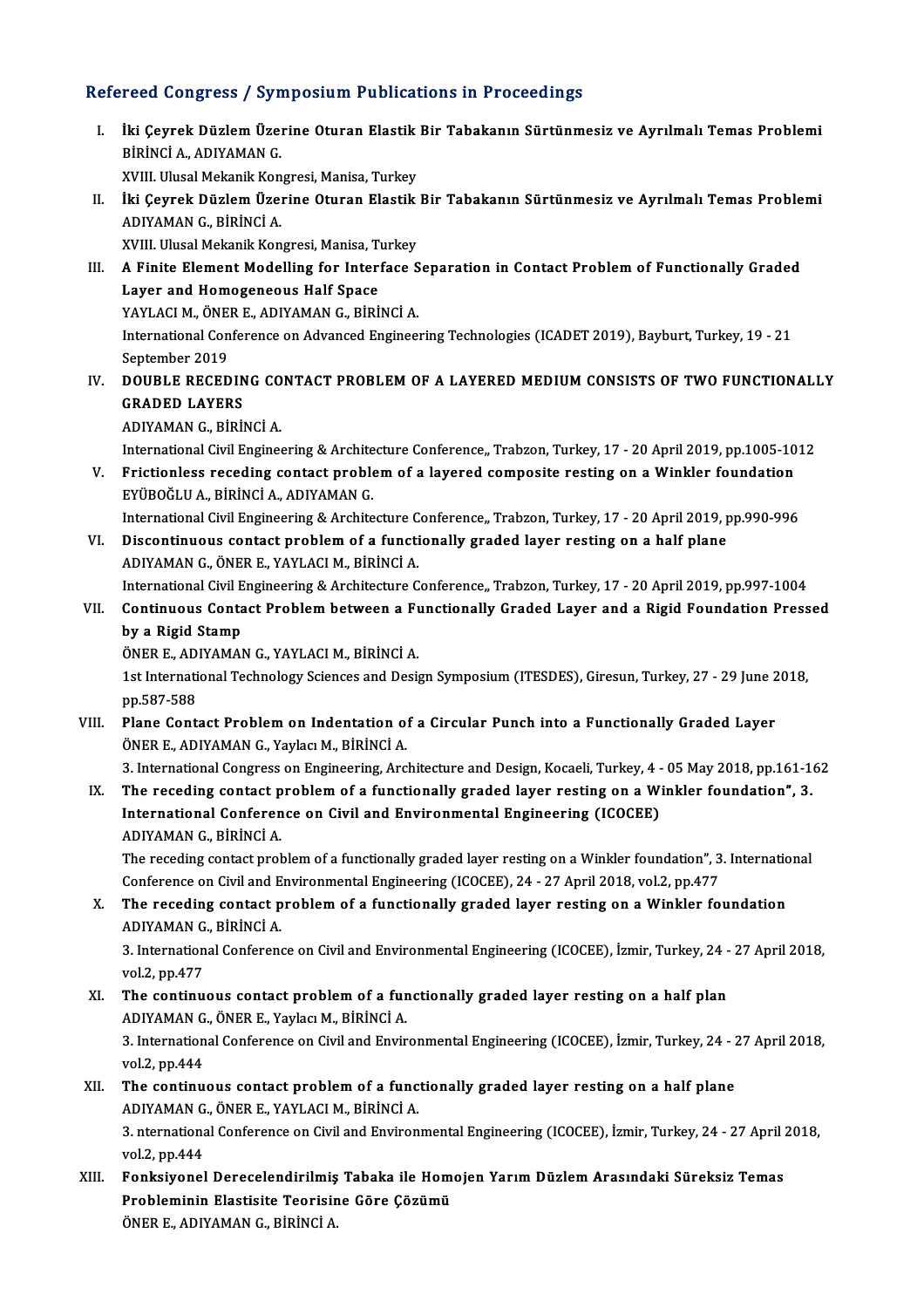International Conference on Advanced Engineering Technologies, Bayburt, Turkey, 21 - 23 September 2017<br>PHIT ZEMINE OTURAN TARAKALL RIR SISTEMIN CIET AVRU MALLTEMAS PROBLEMI

|        | International Conference on Advanced Engineering Technologies, Bayburt, Turkey, 21 - 23 September 2017                        |
|--------|-------------------------------------------------------------------------------------------------------------------------------|
| XIV.   | RIJIT ZEMINE OTURAN TABAKALI BIR SISTEMIN ÇIFT AYRILMALI TEMAS PROBLEMI<br>ADIYAMAN G., BİRİNCİ A.                            |
|        | International Conference on Advanced Engineering Technologies, Bayburt, Turkey, 21 - 23 September 2017                        |
| XV.    | Tabakalı Ortamlarda Ayrılmalı Temas Problemlerinin Genel Çözümü                                                               |
|        | ADIYAMAN G., BİRİNCİ A., ÖNER E.                                                                                              |
|        | XX. ULUSAL MEKANIK KONGRESI, Bursa, Turkey, 5 - 08 September 2017                                                             |
| XVI.   | Frictionless contact problem for a graded layer-half plane structure under a rigid punch<br>ÖNER E., ADIYAMAN G., BİRİNCİ A.  |
|        | International Conference on Advances and Innovations in Engineering (ICAIE), Elazığ, Turkey, 10 - 12 May 2017,<br>pp 735-741  |
| XVII.  | Continuous and discontinuous contact problem of a functionally graded layer under gravity<br>ADIYAMAN G., ÖNER E., BİRİNCİ A. |
|        | International Conference on Advances and Innovations in Engineering (ICAIE), Elazığ, Turkey, 10 - 12 May 2017,                |
|        | pp 707-711                                                                                                                    |
| XVIII. | Discontinuous contact problem between a functionally graded layer and a homogeneous substrate                                 |
|        | ÖNER E., ADIYAMAN G., BİRİNCİ A.                                                                                              |
|        | International Conference on Civil and Environmental Engineering, Nevșehir, Turkey, 8 - 10 May 2017, pp.1                      |
| XIX.   | The Continuous and Discontinuous Contact Problem of a Functionally Graded Layer                                               |
|        | ADIYAMAN G., BİRİNCİ A.                                                                                                       |
|        | III. International Conference on Computational and Experimental Science and Engineering (ICCESEN 2016),                       |
|        | Antalya, Turkey, 19 - 24 October 2016, pp.185                                                                                 |
| XX.    | Continuous Contact Plane Problem between a Functionally Graded Layer and a Homogeneous Half-                                  |
|        | Plane                                                                                                                         |
|        | ÖNER E., ADIYAMAN G., BİRİNCİ A.                                                                                              |
|        | 3rd International Conference on Computational and Experimental Science and Engineering (ICCESEN 2016),                        |
|        | Antalya, Turkey, 19 - 24 October 2016, pp.353                                                                                 |
| XXI.   | YARIM DÜZLEM ÜZERİNE OTURAN ELASTİK TABAKANIN SÜRTÜNMESİZ VE AYRILMALI TEMAS                                                  |
|        | <b>PROBLEMİ</b>                                                                                                               |
|        | KARABULUT P. M., ADIYAMAN G., ÖNER E., BİRİNCİ A.                                                                             |
|        | 19. Ulusal Mekanik Kongresi, Trabzon, Turkey, 24 - 28 November 2015                                                           |
| XXII.  | Yarım Düzlem Üzerine Oturan Fonksiyonel Derecelendirilmiş Bir Tabakanın Eksenel Simetrik Temas                                |
|        | Problemi                                                                                                                      |
|        | ADIYAMAN G., BİRİNCİ A., TURAN M., KAHYA V.                                                                                   |
|        | 19. Ulusal Mekanik Kongresi, Trabzon, Turkey, 24 - 28 August 2015                                                             |
| XXIII. | Yarım düzlem üzerine oturan (yapıştırılmış) fonksiyonel derecelendirilmiş bir tabakanın eksenel                               |
|        | simetrik temas problemi                                                                                                       |
|        | ADIYAMAN G., BİRİNCİ A., Turan M., KAHYA V.                                                                                   |
|        | 19. Ulusal Mekanik Kongresi, Trabzon, Turkey, 24 - 28 August 2015, pp.16-25                                                   |
| XXIV.  | Tabakalı elastik ortamların dönel simetrik yükleme altında statik analizi                                                     |
|        | Turan M., KAHYA V., ADIYAMAN G., BİRİNCİ A.                                                                                   |
|        | 19. Ulusal Mekanik Kongresi, Trabzon, Turkey, 24 - 28 August 2015, pp.978-989                                                 |
|        |                                                                                                                               |

# **Scientific Refereeing**

LATIN AMERICAN JOURNAL OF SOLIDS AND STRUCTURES , SCI Journal, April 2016

# **Citations**